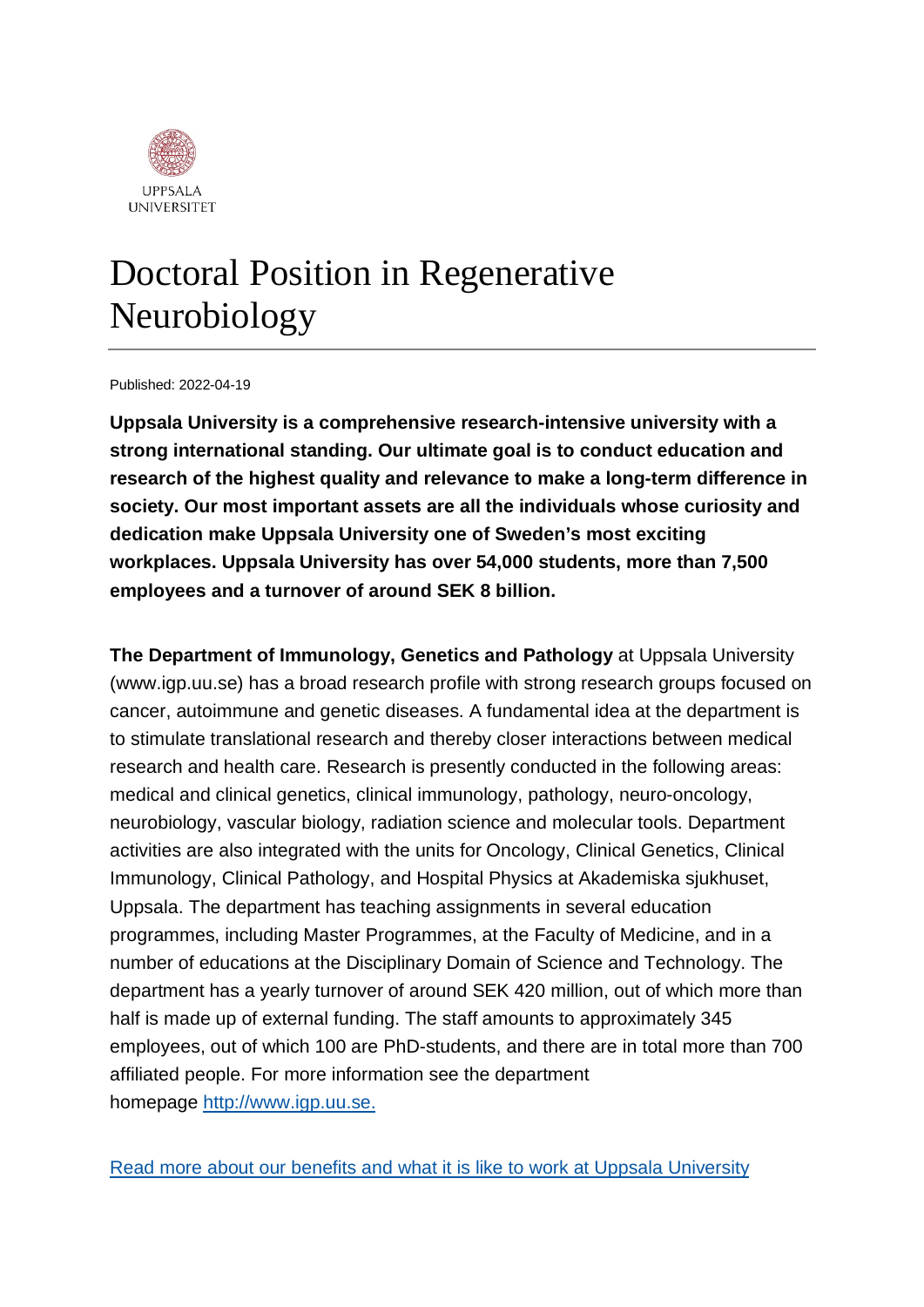### **Duties/Project description**

A doctoral position is available within the research group of Regenerative Neurobiology at Uppsala University, Department of Immunology, Genetics and Pathology. The group is led by Professor Elena Kozlova.

The aim of our research is to make discoveries that can improve conditions for functional recovery after disease or damage in the central nervous system, and to exploit the potential of stem cells to stimulate tissue repair. Our research has shown that stem cells which were exposed to extreme physical conditions may exhibit unexpected, novel and medically relevant properties. The research is conducted on cultured cells and experimental animal models. The research group has extensive cooperation with national and international research groups in different fields as well as with research-oriented biotechnology companies.

#### Read more here; <https://igp.uu.se/research/neuroscience/elena-kozlova/>

We are looking for a highly motivated person with an interest in basic research on stem cells to investigate their potential medical application after exposure to extreme physical challenges. The purpose of the doctoral project is to study the effects of different gravitational changes on stem cells from the nervous system grown under different conditions in 2D and 3D cultures. The doctoral position is for full-time studies under four years.

*The successful candidate will devote most of the time towards his/her research level education. Other service activities within the department, e.g. education and administrative work can be included within the framework of the employment (maximum 20%). The position will be extended with the time devoted to teaching to allow four years of full-time graduate studies. The student is expected to take part in courses and other activities of the graduate school.*

#### **Requirements**

The applicant must have a master's degree in an area of relevance for basic biomedical research. Experience of culture of stem cells from the nervous system, as well as bioprinting of such stem cells is a requirement. Experience in techniques for morphological and molecular cell analysis is a requirement. Good written and oral proficiency in English is a requirement. Great emphasis is placed on personal qualities that make the applicant suitable for the position, such as good planning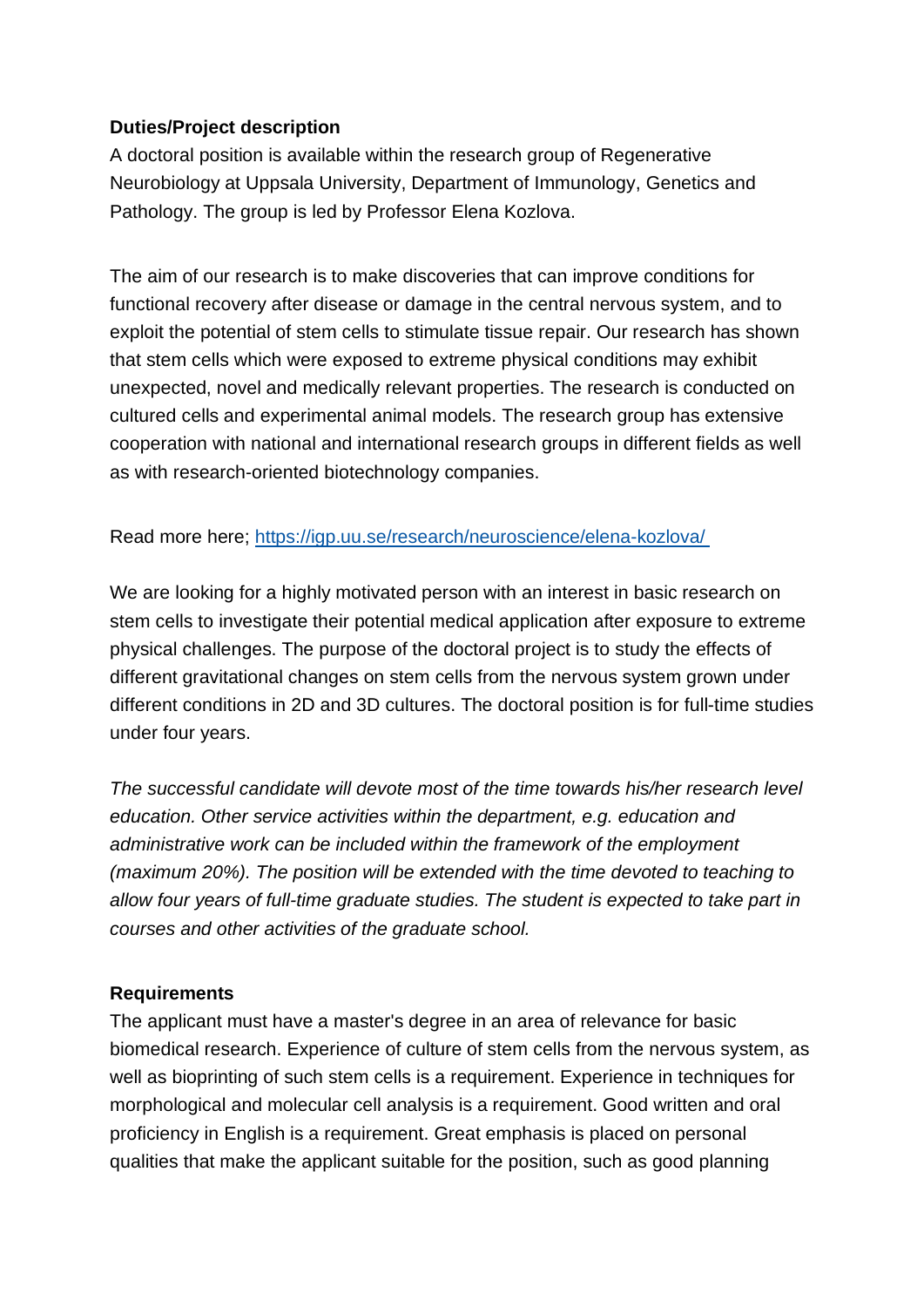ability and cooperative and communicative competence. The applicant should be purposeful, structured and able to work effectively both individually and in groups.

#### **Additional qualifications**

Documented experience of presenting research results and publishing biomedical research in renowned international journal is a merit, as is knowledge and experience of biological research within the framework of space technology.

*Information about education at the postgraduate level, admission requirements and admission decisions can be found at [https://mp.uu.se/web/info/forska/forskarutbildning/medicin-och-farmaci/.](https://mp.uu.se/web/info/forska/forskarutbildning/medicin-och-farmaci/)*

*Selection of applicants will be done by the future tutor for the selected student in consultation with the postgraduate study group of the Department. The Postgraduate Programmes Committee at the Disciplinary Domain of Medicine will formally approve the student's admission.*

Rules governing PhD students are set out in the Higher Education Ordinance chapter 5, §§ 1-7 and in [Uppsala University's rules and guidelines.](https://regler.uu.se/?languageId=1)

#### **About the employment**

The employment is a temporary position according to the Higher Education Ordinance chapter 5 § 7*.* Scope of employment 100 %. Starting date as agreed. Placement: Uppsala.

#### **For further information about the position, please contact:**

Elena Kozlova, elena.kozlova@igp.uu.se, +46 70 167 95 35.

#### **Please submit your application by 29 April 2022, UFV-PA 2022/865.**

Are you considering moving to Sweden to work at Uppsala University? Find out more [about what it´s like to work and live in](https://www.uu.se/en/about-uu/join-us/advantages/) Sweden.

Please do not send offers of recruitment or advertising services.